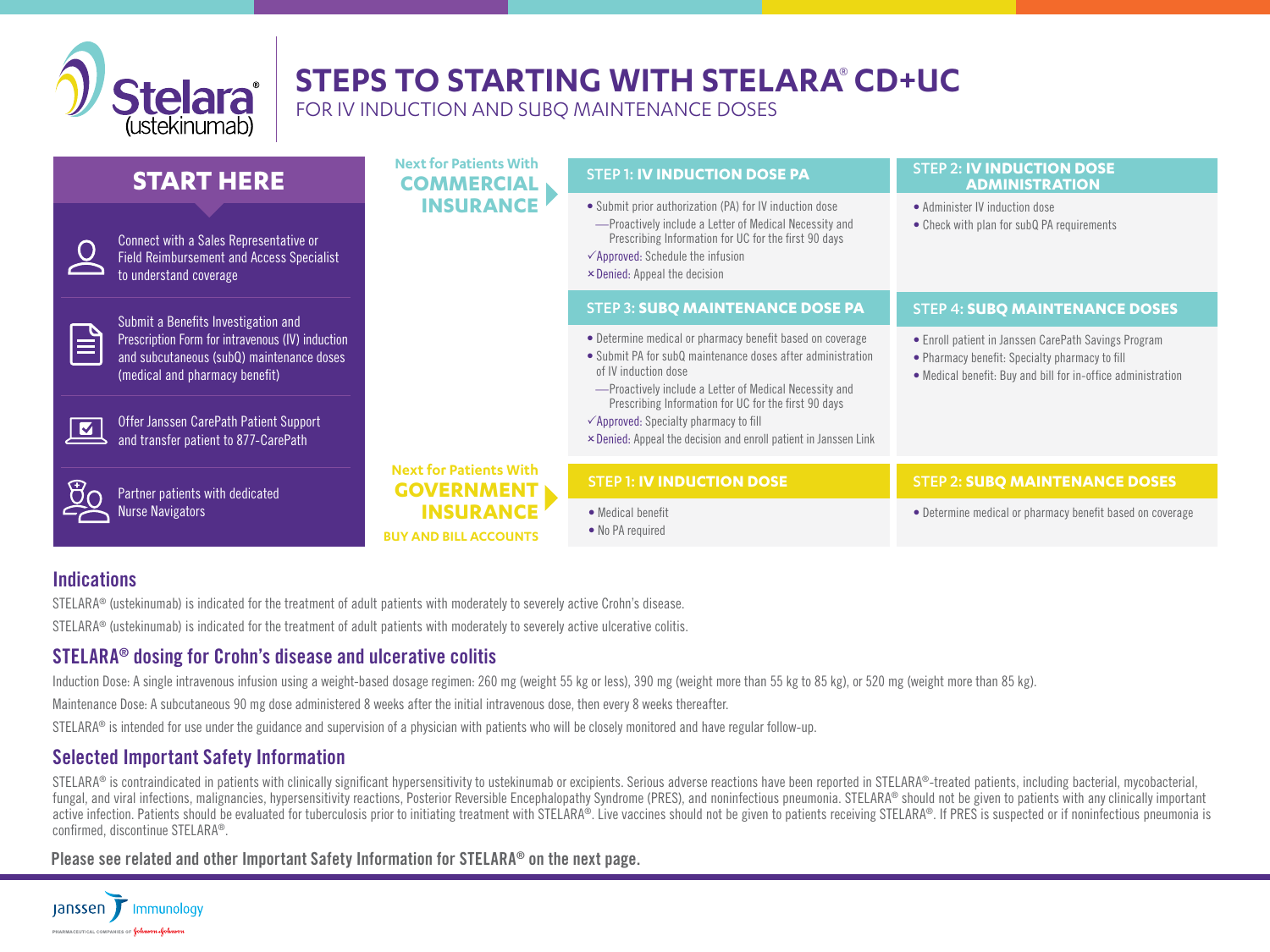## <span id="page-1-0"></span>Important Safety Information

 $STELARA<sup>®</sup>$  (ustekinumab) is contraindicated in patients with clinically significant hypersensitivity to ustekinumab or to any of the excipients.

### **Infections**

STELARA® may increase the risk of infections and reactivation of latent infections. Serious bacterial, mycobacterial, fungal, and viral infections requiring hospitalization or otherwise clinically significant infections we reported. In patients with psoriasis, these included diverticulitis, cellulitis, pneumonia, appendicitis, cholecystitis, sepsis, osteomyelitis, viral infections, gastroenteritis, and urinary tract infections. In patients w arthritis, this included cholecystitis. In patients with Crohn's disease, these included anal abscess, gastroenteritis, ophthalmic herpes zoster, pneumonia, and *Listeria* meningitis. In patients with ulcerative colitis, t included gastroenteritis, ophthalmic herpes zoster, pneumonia, and listeriosis.

Treatment with STELARA® should not be initiated in patients with a clinically important active infection until the infection resolves or is adequately treated. Consider the risks and benefits of treatment prior to initiati use of STELARA® in patients with a chronic infection or a history of recurrent infection. Instruct patients to seek medical advice if signs or symptoms suggestive of an infection occur while on treatment with STELARA® and consider discontinuing STELARA® for serious or clinically significant infections until the infection resolves or is adequately treated.

#### Theoretical Risk for Vulnerability to Particular Infections

Individuals genetically deficient in IL-12/IL-23 are particularly vulnerable to disseminated infections from mycobacteria. Salmonella, and Bacillus Calmette-Guerin (BCG) vaccinations. Serious infections and fatal outcomes have been reported in such patients. It is not known whether patients with pharmacologic blockade of IL-12/IL-23 from treatment with STELARA® may be susceptible to these types of infections. Appropriate diagnostic testing should be considered (eg, tissue culture, stool culture) as dictated by clinical circumstances.

#### Pre-Treatment Evaluation of Tuberculosis (TB)

Evaluate patients for TB prior to initiating treatment with STELARA®. Do not administer STELARA® to patients with active tuberculosis infection. Initiate treatment of latent TB before administering STELARA®. Closely monitor patients receiving STELARA® for signs and symptoms of active TB during and after treatment.

#### **Malignancies**

STELARA® is an immunosuppressant and may increase the risk of malignancy. Malignancies were reported among patients who received STELARA® in clinical studies. The safety of STELARA® has not been evaluated in patients who have a history of malignancy or who have a known malignancy. There have been reports of the rapid appearance of multiple cutaneous squamous cell carcinomas in patients receiving STELARA® who had risk factors for developing non-melanoma skin cancer (NMSC). All patients receiving STELARA®, especially those >60 years or those with a history of PUVA or prolonged immunosuppressant treatment, should be monitored for the appearance of NMSC.

#### Hypersensitivity Reactions

Hypersensitivity reactions, including anaphylaxis and angioedema, have been reported with STELARA®. If an anaphylactic or other clinically significant hypersensitivity reaction occurs, institute appropriate therapy and discontinue STELARA®.

#### Posterior Reversible Encephalopathy Syndrome (PRES)

Two cases of posterior reversible encephalopathy syndrome (PRES), also known as Reversible Posterior Leukoencephalopathy Syndrome (RPLS), were reported in clinical trials. Cases have also been reported in postmarketing experience in patients with psoriasis, psoriatic arthritis and Crohn's disease. Clinical presentation included headaches, seizures, confusion, visual disturbances, and imaging changes consistent with PRES a few days to several months after ustekinumab initiation. A few cases reported latency of a year or longer. Patients recovered with supportive care following withdrawal of ustekinumab.

Monitor all patients treated with STELARA® for signs and symptoms of PRES. If PRES is suspected, promptly administer appropriate treatment and discontinue STELARA®.

Important Safety Information for STELARA® continued on next page.

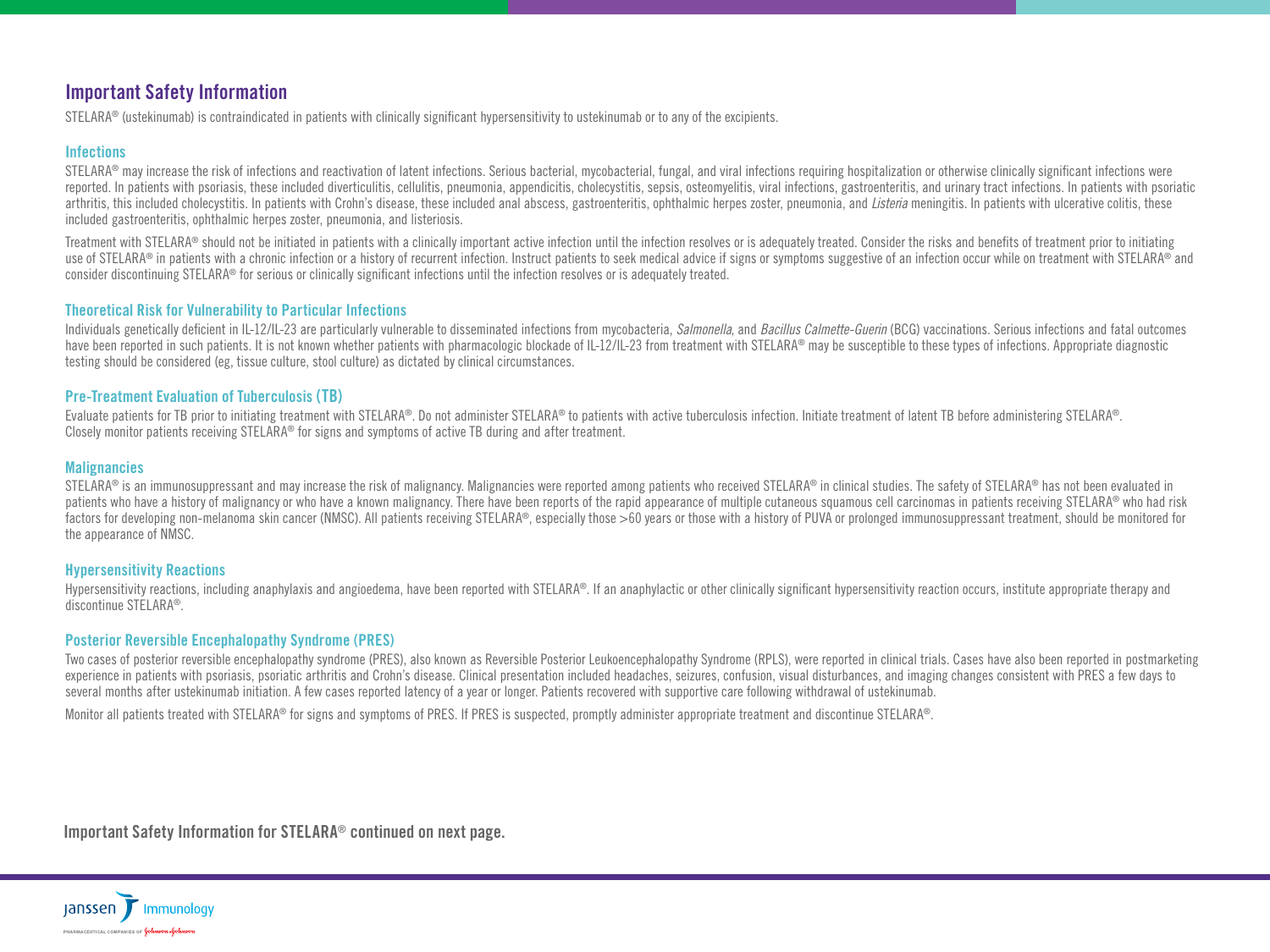## Important Safety Information (cont'd)

#### **Immunizations**

Prior to initiating therapy with STELARA®, patients should receive all age-appropriate immunizations recommended by current guidelines. Patients being treated with STELARA® should not receive live vaccines. BCG vaccines should not be given during treatment or within one year of initiating or discontinuing STELARA®. Exercise caution when administering live vaccines to household contacts of STELARA® patients, as shedding and subsequent transmission to STELARA® patients may occur. Non-live vaccinations received during a course of STELARA® may not elicit an immune response sufficient to prevent disease.

#### Concomitant Therapies

The safety of STELARA® in combination with other biologic immunosuppressive agents or phototherapy was not evaluated in clinical studies of psoriasis. Ultraviolet-induced skin cancers developed earlier and more frequently in mice. In psoriasis studies, the relevance of findings in mouse models for malignancy risk in humans is unknown. In psoriatic arthritis studies, concomitant methotrexate use did not appear to influence the saf or efficacy of STELARA®. In Crohn's disease and ulcerative colitis induction studies, concomitant use of 6-mercaptopurine, azathioprine, methotrexate, and corticosteroids did not appear to influence the overall safety or efficacy of STELARA®.

#### Noninfectious Pneumonia

Cases of interstitial pneumonia, eosinophilic pneumonia, and cryptogenic organizing pneumonia have been reported during post-approval use of STELARA®. Clinical presentations included cough, dyspnea, and interstitial infiltrates following one to three doses. Serious outcomes have included respiratory failure and prolonged hospitalization. Patients improved with discontinuation of therapy and, in certain cases, administration of corticosteroids. If diagnosis is confirmed, discontinue STELARA® and institute appropriate treatment.

#### Allergen Immunotherapy

 $STELARA^{\circ}$  may decrease the protective effect of allergen immunotherapy (decrease tolerance) which may increase the risk of an allergic reaction to a dose of allergen immunotherapy. Therefore, caution should be exercised in patients receiving or who have received allergen immunotherapy, particularly for anaphylaxis.

#### Most Common Adverse Reactions

The most common adverse reactions (≥3% and higher than that with placebo) in adults from psoriasis clinical studies for STELARA® 45 mg, STELARA® 90 mg, or placebo were: nasopharyngitis (8%, 7%, 8%), upper respiratory tract infection (5%, 4%, 5%), headache (5%, 5%, 3%), and fatigue (3%, 3%, 2%), respectively. The safety profile in pediatric patients with plaque psoriasis was similar to that of adults with plaque psoriasis. In psoriatic arthritis (PsA) studies, a higher incidence of arthralgia and nausea was observed in patients treated with STELARA® when compared with placebo (3% vs 1% for both). In Crohn's disease induction studies, common adverse reactions (3% or more of patients treated with STELARA® and higher than placebo) reported through Week 8 for STELARA® 6 mg/kg intravenous single infusion or placebo included: vomiting (4% vs 3%). In the Crohn's disease maintenance study, common adverse reactions (3% or more of patients treated with STELARA® and higher than placebo) reported through Week 44 for STELARA® 90 mg subcutaneous injection or placebo were: nasopharyngitis (11% vs 8%), injection site erythema (5% vs 0%), vulvovaginal candidiasis/mycotic infection (5% vs 1%), bronchitis (5% vs 3%), pruritus (4% vs 2%), urinary tract infection (4% vs 2%) and sinusitis (3% vs 2%). In the ulcerative colitis induction study, common adverse reactions (3% or more of patients treated with STELARA® and higher than placebo) reported through Week 8 for STELARA® 6 mg/kg intravenous single infusion or placebo included: nasopharyngitis (7% vs 4%). In the ulcerative colitis maintenance study, common adverse reactions (3% or more of patients treated with STELARA® and higher than placebo) reported through Week 44 for STELARA® 90 mg subcutaneous injection or placebo included: nasopharyngitis (24% vs 20%), headache (10% vs 4%), abdominal pain (7% vs 3%), influenza (6% vs 5%), fever (5% vs 4%), diarrhea (4% vs 1%), sinusitis (4% vs 1%), fatigue (4% vs 2%), and nausea (3% vs 2%).

### Please click to see the full [Prescribing Information](https://www.janssenlabels.com/package-insert/product-monograph/prescribing-information/STELARA-pi.pdf) and [Medication Guide](http://www.janssenlabels.com/package-insert/product-patient-information/STELARA-medication-guide.pdf) for STELARA®. Provide the Medication Guide to your patients and encourage discussion.

cp-124933v3